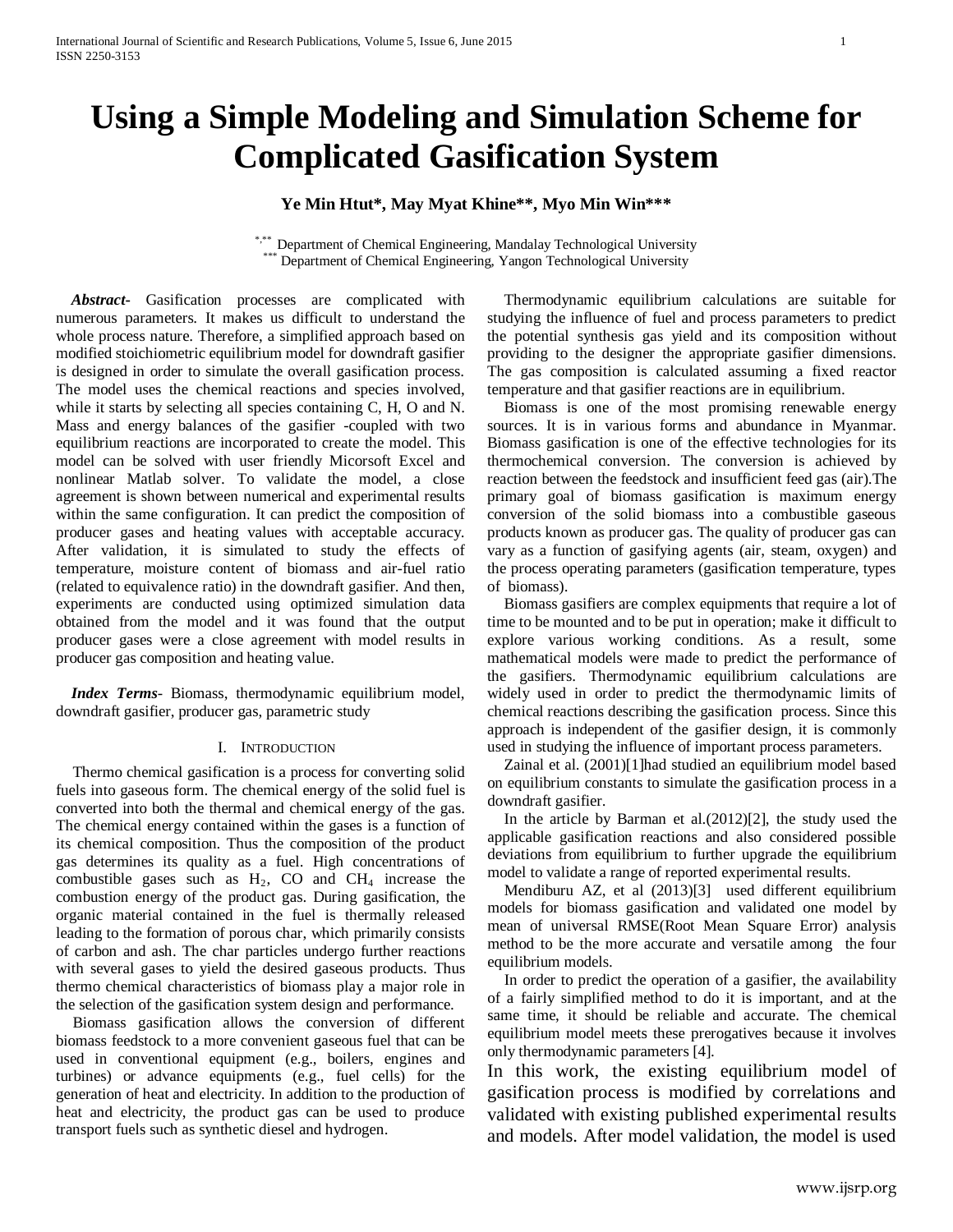as a basis in order to predict the composition of the producer gas and its associated heating values by varying gasification temperature, moisture content of biomass and equivalence ratio.

## II. EQUILIBRIUM MODELING

A zero dimensional model (time independent)(steady state) presented in this paper takes the advantage of thermo chemical equilibrium approach which is based on equilibrium constants.

## *A. Conforming a system of equation to model the downdraft gasification process*

This model makes the following assumptions:

- 1. All reactions accounted are in thermodynamic equilibrium.
- 2. Species concentration and temperature are uniform throughout the chamber.
- 3. The gasifier chamber is perfectly insulated, with no heat transfer to the surroundings (Adiabatic).
- 4. Air entering the chamber is dry (relative humidity is zero), with 21% oxygen and 79% nitrogen by mass.
- 5. Steady state operation (time independent) is assumed.
- 6. The hard wood fuel may be represented by the chemical formula:  $CH_{1.44}O_{0.66}[1,6]$
- 7. All the solid carbon is converted to syngas species and there is no solid carbon left after the gasification and the exit syngas is composed only of six gases in global model.
- 8. The gases estimated is free of any oxygen from the supplied air by partial oxidation and all oxygen is consumed during combustion reaction.

#### *B. The global gasification reaction*

All the equations that model the gasification process are developed on the basis of a proposed global gasification reaction. From the study of the gasification literatures and experimental works on downdraft gasifiers[1-9], the main species on the producer gas are carbon monoxide  $(CO)$ , hydrogen  $(H<sub>2</sub>)$ , methane (CH<sub>4</sub>), carbon dioxide(CO<sub>2</sub>), water vapour(H<sub>2</sub>O), nitrogen (N<sub>2</sub>) and tars, while on the residues unconverted carbon (C) and ashes can be found.

On the side of the reactants, the feed biomass can be represented by a molecule comprising carbon (C), hydrogen (H), and oxygen (O) [1,6]. With the aforementioned consideration, the global gasification reaction considered in the present work is shown in Eq. $(1)$ 

$$
CH_{1.44}O_{0.66} + wH_2O + m(O_2 + 3.76N_2) \rightarrow
$$
  
x<sub>1</sub>H<sub>2</sub>+ x<sub>2</sub>CO + x<sub>3</sub>CO<sub>2</sub>+ x<sub>4</sub>H<sub>2</sub>O + x<sub>5</sub>CH<sub>4</sub>+ 3.76mN<sub>2</sub> (1)

Hard wood biomass (wet basis) represents  $CH_{1.44}O_{0.66}$ +wH<sub>2</sub>O and air is  $O_2$ +3.76N<sub>2</sub>. x<sub>1</sub> to x<sub>5</sub> are the coefficients (mole/mole biomass) of respective permanence gases. In the global gasification, biomass is separated into  $CH<sub>1.44</sub>O<sub>0.66</sub>$  formula and its moisture content fraction (w) in order to calculate effectively[1]. Because of the use of specified biomass formula, the model can be calculated on hard wood biomass only. The gasification agent can be air, oxygen and steam. In this system, air is primary interest.

#### *C. Mass and energy balance*

Atomic species balance is used to express the constraints of the system described as below:

$$
C: \t1=x_2+x_3+x_5 \t(2)
$$

H: 
$$
2w+1.44=2x_1+2x_4+4x_5
$$
 (3)

$$
O: \t w+0.66+2m=x_2+2x_3+x_4 \t(4)
$$

Energy balance is the importance boundary of this system and it is systematically reduced to:

$$
H^{\circ}_{\text{fbiomass}} + w(H^{\circ}_{\text{f,H2O(l)}} + H_{\text{(vap)})} = x_2 H^{\circ}_{\text{f,CO}} + x_4 H^{\circ}_{\text{f,H2O(vap)}} + x_5 H^{\circ}_{\text{f,CH4}} + \Delta T (x_1 C_{\text{pH2}} + x_2 C_{\text{pCO}} + x_3 C_{\text{pCO2}} + x_4 C_{\text{p H2O}} + x_5 C_{\text{p CH4}} + 3.76 \text{ .m } .C_{\text{pN2}})
$$
(5)

#### *D. Modification of chemical equilibrium reactions*

There are two methods in equilibrium modeling, stoichiometric and Gibb free energy minimization. In the present work, stoichiometric model is used and modified with experimental correlations to develop equilibrium model. The stoichiometric thermodynamic equilibrium modelling requires the use of equilibrium constants of each reaction considered in the model. An introduction to the thermodynamic equilibrium concepts can be found in [12].

In order to model the gasification process, the selected chemical reaction must be independent. The concept of independence of reactions states that if for many particular group of reactions one of them could be written as a combination of at least two of the others, then this group is not independent and the model may be computing recurrent information [10]. Using this concept, the two reactions: methane forming and water gas shift reactions were used to model the case without presence of unconverted carbon in the products.

Methane forming reaction $(K_1)$  $C+ H_2 \leftrightarrow CH_4$   $R_1 = \frac{R_1}{X_1^2}$  $K_1 = \frac{x_5}{x_1^2}$  (6) Water gas Shift reaction $(K_2)$  $CO + H<sub>2</sub>O$  $\leftrightarrow$ CO<sub>2</sub>+H<sub>2</sub>  $X_2X_4$  $K_2 = \frac{x_1 x_3}{x_2 x_4}$  (7)

The equilibrium constant  $(K)$  is a function of temperature only for each reaction considered and −RTlnK is equal to ∆G° where ∆G° is the standard Gibbs function of formation. From heat capacity, enthalpy and Gibbs free energy data from [11], equilibrium constants had calculated in the model. In pure equilibrium model, the equilibrium constants were far away from unity. Therefore responses were not suitable in practical case. So some experimental correlations were incorporated in this work.

The correlations -related to equilibrium condition used in the model are presented in equation (8) and (9) using from [1] and [2] respectively.

lnK<sub>1</sub>=
$$
\frac{7082.848}{T} - 6.567 \text{ln}T + \frac{7.466 \times 10^{-3}}{2}T
$$
  

$$
-\frac{2.164 \times 10^{-6} T^2}{T} + \frac{0.701 \times 10^5}{2} + 32.541
$$
 (8)

$$
6 \t 2T^2
$$
  
K<sub>2</sub> = exp((4276/T) - 3.961) (9)

 $\epsilon$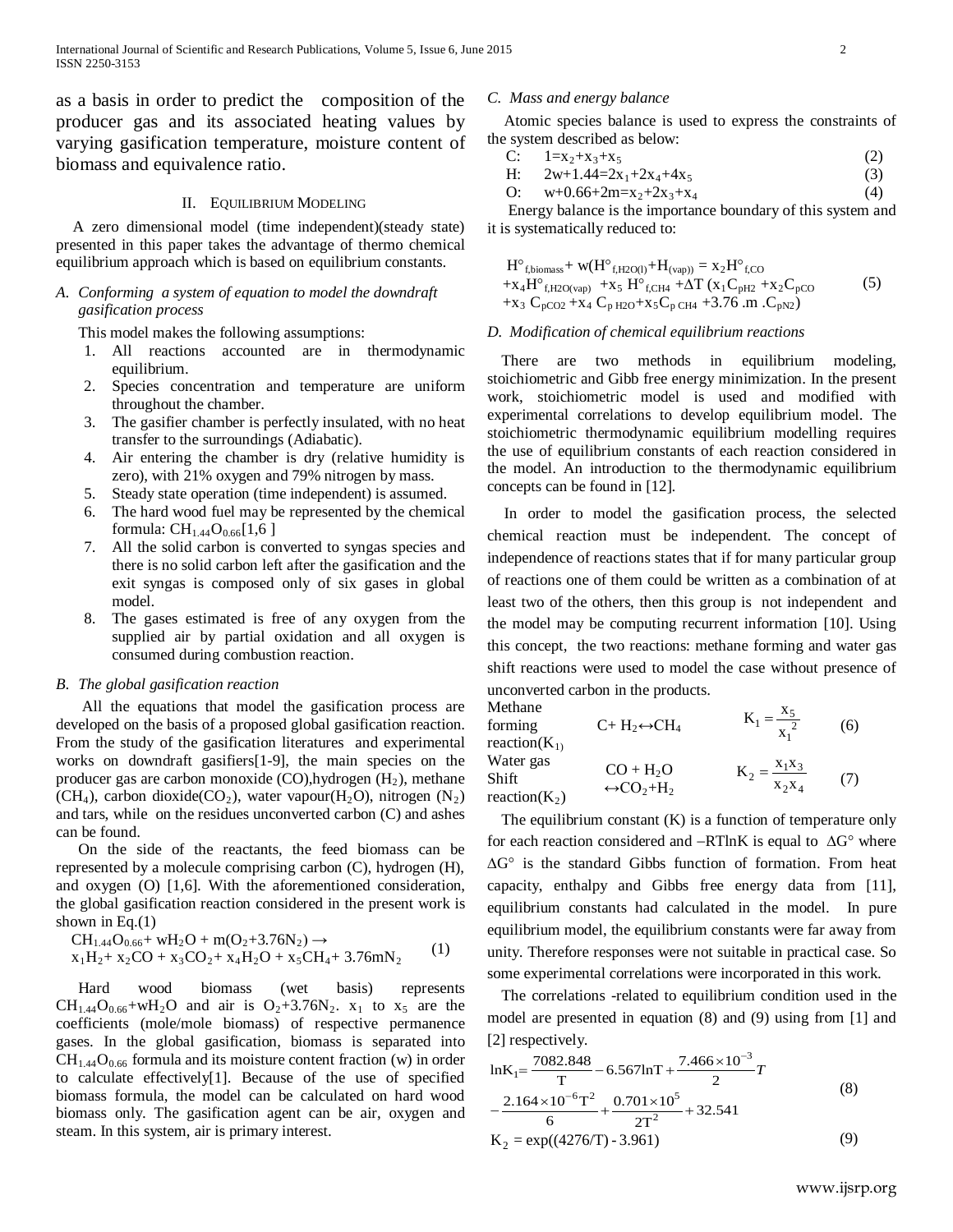These two equilibrium correlations are the research works from the published papers.

## III. MODEL IMPLEMENTATION

## *A. Model input*

 *The inputs required for the model are as follows:*

- 1. Fuel composition (using ultimate analysis and heating value of hard wood biomass [1])
- 2. Initial temperature of wood fuel and air (Ambient Temperature)
- 3. Equilibrium reaction temperature range (600-1000°C)
- 4. Equilibrium constants from the correlations[1-3] for the gasification reactions (Water gas shift reaction and Methane forming reaction)

Thermodynamic data for the chemical species involved including enthalpy of formation  $(H^{\circ}_{f0})$ , and coefficients for specific heat  $(C_p)$  [11].

### *B. Model output*

The model outputs are producer gas compositions and heating values.Producer gas composition is the final gas composition that reflects thermodynamic equilibrium. Heating value can be calculated by using the combined heating values of carbon monoxide, hydrogen and methane composition.

#### *C. Model implementation*

The equations required for the numerical analysis are formulated using the C,H,O balance of the global equation followed by the rate constant equation for the two chemical reaction equations considered and finally carrying out the energy balance for the whole system.

The model is built within an Microsoft Excel work sheet. The MS Excel programming environment was chosen to make the model both user-friendly and portable. In the program, wood biomass is simplified to mole basis by using ultimate and proximate analysis of hard wood and heating values are calculated using correlations.

Using substitution and elimination, one linear and two nonlinear equations with three variables  $(x_1, x_2, x_3)$  are obtained and the set of equations is solved using nonlinear solver in Matlab. The system of one linear and two non-linear equations are solved by using fsolve (verifying with symbolic Matlab toolbox) in Matlab program to find the composition of hydrogen, carbon monoxide and carbon dioxide. The remaining variables are simultaneously calculated using the modified equilibrium constant correlations (6,7).Lower heating values are calculated using the heating value of carbon monoxide, hydrogen and methane on the dry basis.

## *D. Validation of the Model*

 The model was validated by the comparison with different experimental data in ref [4,5,7-9] and models developed in ref [3] using the universal testing method of root mean square error (RMSE) which was calculated as follow.

RMSE = 
$$
\sqrt{\frac{\sum_{i=1}^{N} (experimental_i - Model_i)^2}{N}}
$$
 (10)

## *E. Comparison with experiment results*

Comparative study was performed with the various experimental results obtained from the literature. The Table.1 below shows the comparison with experimental data from various references [4,7,8,9] and the current model. It could be observed that the model had some acceptable error (0.52 to 4.14) compared to experimental works. The comparison illustrated closeness between 5 proved the quantitative and qualitative validity of the present model for the parameters of interest.

| <b>TABLE I</b>                                                  |
|-----------------------------------------------------------------|
| COMPARISON OF THE MODEL WITH EXPERIMENTS DATA FROM REF[4,7,8,9] |

|                 | Exp[4] | Exp[7] | Exp[8] | Exp[9] | <b>Model</b> |
|-----------------|--------|--------|--------|--------|--------------|
| H <sub>2</sub>  | 14.00  | 19.38  | 17.50  | 15.23  | 13.19        |
| CO              | 20.14  | 20.59  | 21.30  | 23.04  | 19.34        |
| CO <sub>2</sub> | 12.06  | 11.67  | 13.30  | 16.42  | 15.46        |
| CH <sub>4</sub> | 2.31   | 4.47   | 3.10   | 1.58   | 1.52         |
| N <sub>2</sub>  | 50.79  | 43.89  | 44.20  | 42.31  | 50.49        |
| <b>LHV</b>      | 4.89   | 6.30   | 5.69   | 5.12   | 4.57         |
| <b>ER</b>       | 0.30   | 0.27   | 0.30   | 0.30   | 0.30         |
| <b>RMSE</b>     | 0.55   | 0.52   | 3.72   | 4.14   |              |

#### *F. Comparison with models*

| TABLE II                                                 |
|----------------------------------------------------------|
| COMPARISON OF THE MODEL WITH EXPERIMENT AND OTHER MODELS |

|                 | Exp[4]      | M1    | M <sub>2</sub> | M <sub>3</sub> | M <sub>4</sub> | <b>Model</b> |
|-----------------|-------------|-------|----------------|----------------|----------------|--------------|
| H <sub>2</sub>  | 14.00       | 23.35 | 17.37          | 23.39          | 23.56          | 13.19        |
| CO              | 20.14       | 25.24 | 22.86          | 19.47          | 25.47          | 19.34        |
| CO <sub>2</sub> | 12.06       | 9.13  | 11.15          | 13.45          | 8.95           | 15.46        |
| CH <sub>4</sub> | 2.31        | 0.72  | 3.81           | 1.15           | 0.58           | 1.52         |
| N <sub>2</sub>  | 50.79       | 41.56 | 44.80          | 41.53          | 41.45          | 50.49        |
| <b>LHV</b>      | 4.89        | 5.97  | 6.13           | 5.76           | 5.97           | 4.57         |
| ER              | 0.30        | 0.30  | 0.30           | 0.30           | 0.30           | 0.30         |
|                 | <b>RMSE</b> | 6.48  | 3.40           | 5.96           | 6.63           | 1.65         |

where

| Exp[4] |     | Experimental results from ref.[4]                         |
|--------|-----|-----------------------------------------------------------|
| M1     |     | Pure equilibrium model from ref.[3]                       |
| M2     |     | Modification of equilibrium equations by                  |
|        |     | multiplying with variables $(\alpha, \beta)$ from ref.[3] |
| M3     | $=$ | Modified by correlations from ref.[3]                     |
| M4     |     | Modification of equilibrium equations from                |
|        |     | ref.[3]                                                   |
| Model  |     | Current model                                             |

From the above comparison with different equilibrium models (Table-2), it was observed that the results predicted by the present model generally agreed with the reference models. It was shown that the model proposed had smaller variation of RMSE (1.65) compared to the previous equilibrium models (3.4∼6.63). Considering that previous modelling efforts presented had been validated with RMSE value of at least 3.4 to 6.63, this model had only 1.65. This proves the worthiness of the present model.

## IV. RESULTS AND DISCUSSION

## *A.Case study-1: Effect of gasification temperature on producer gas composition*

After validating the model, it was used for the gasification of hard wood.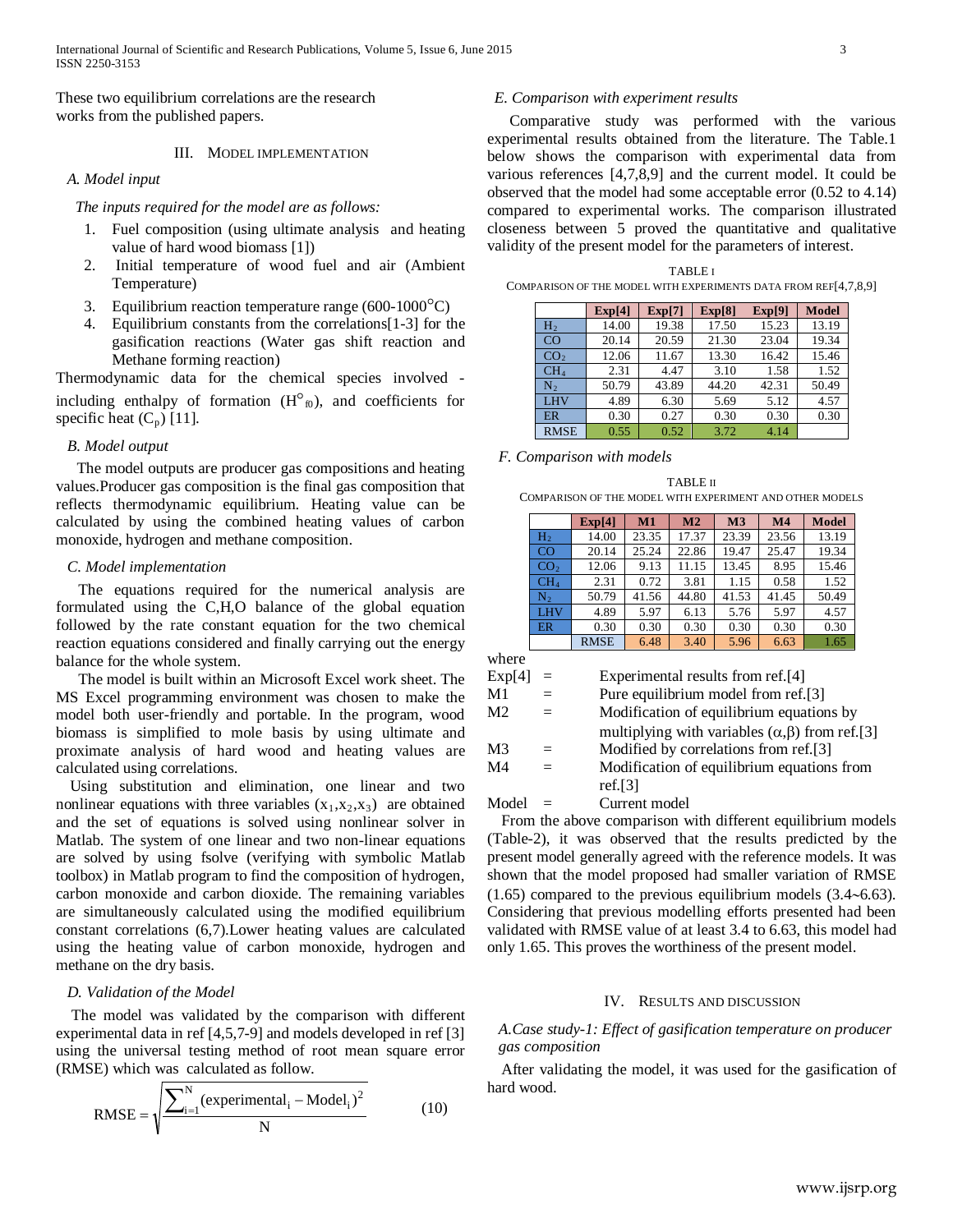International Journal of Scientific and Research Publications, Volume 5, Issue 6, June 2015 4 ISSN 2250-3153



Fig.1.Effects of gasification zone temperature on producer gas concentration

The composition of producer gases from the model was calculated for a constant ER (0.3) and constant moisture content m (0.25) at  $CH<sub>1.44</sub>O<sub>0.66</sub>$  within the different gasification zone temperature range 600-1000°C.

The results showed that hydrogen and methane compositions did not change sharply within the study range. But carbon monoxide and carbon dioxide percent changed significantly. By increasing the zone temperature, the carbon monoxide rose upward and carbon dioxide and nitrogen fell downward. Carbon dioxide and inert nitrogen are undesirable in the gasification system. So reducing these undesirables means achieving more percentage of combustible gases.

From the simulation results in Fig.2, gasification temperature range (800-900°C) gave the maximum heating value and it could be concluded that within the previous mentioned range(800-900), the maximum composition of combustible gases  $(H_2, CO \text{ and } CH_4)$  could be achieved from the gasifier.



Fig.2. Effects of gasification zone temperature on heating value of producer gas at ER=0.3

Main targent of the optimization process is the maximization of the heating value of the producer gas.However it is essential to define the final use of the producer gas in order to further clear out and specify the goal of the process.For instance, if the producer gas will be used in an internal combustion engine, the heating value should be greater than 4.2 MJ/Nm<sup>3</sup>. The simulation result clearly showed that the reduction zone temperature should be greater than 700°C.

#### *B.Case study-2: Effect of Moisture Content*

The equilibrium model described above was used for the analysis on the gasification of hard wood.



Fig.3. Effects of moisture content in wood on gas composition at T=800°C, ER=0.3

Fig.3 shows the effect of moisture content in wood on the composition of producer gas when the gasifier is working at 800°C and ER(0.3). It was observed that the composition of nitrogen and hydrogen was almost constant within the study range. Meanwhile, increasing moisture content of biomass, the content of carbon monoxide decreases sharply. CO content was very low at the range 40-50% moisture content. Inversely, the rise in carbon dioxide was found. And then, heating value of producer gas decreased rapidly, shown in Fig.4.Therefore, the effect of moisture content is very importent in gasification system to acquire sufficient heating value of producer gas.

In Fig.4, the heating values reduced significantly at moisture content >30%. So the simulation result also illustrates that maximum acceptable level of moisture content is 30% to be suitable in engine-generator set which has minimum limit of 4.2  $MJ/Nm<sup>3</sup>$ .



Fig.4. Effects of biomass moisture content on heating value of producer gas

## *C. Case study-3: Effect of Equivalence Ratio at T=800*°*C and w=0.25*

Finally, effect of equivalence ratio on biomass gasification system had studied at  $T(800^{\circ}C)$  and w  $(0.25)$  on hard wood biomass, shown in Fig-5and 6. By increasing ER, the important combustible gases decreased considerably and, on the contrary, nitrogen composition increased dramatically. Accordingly, heating value changed in a downward trend.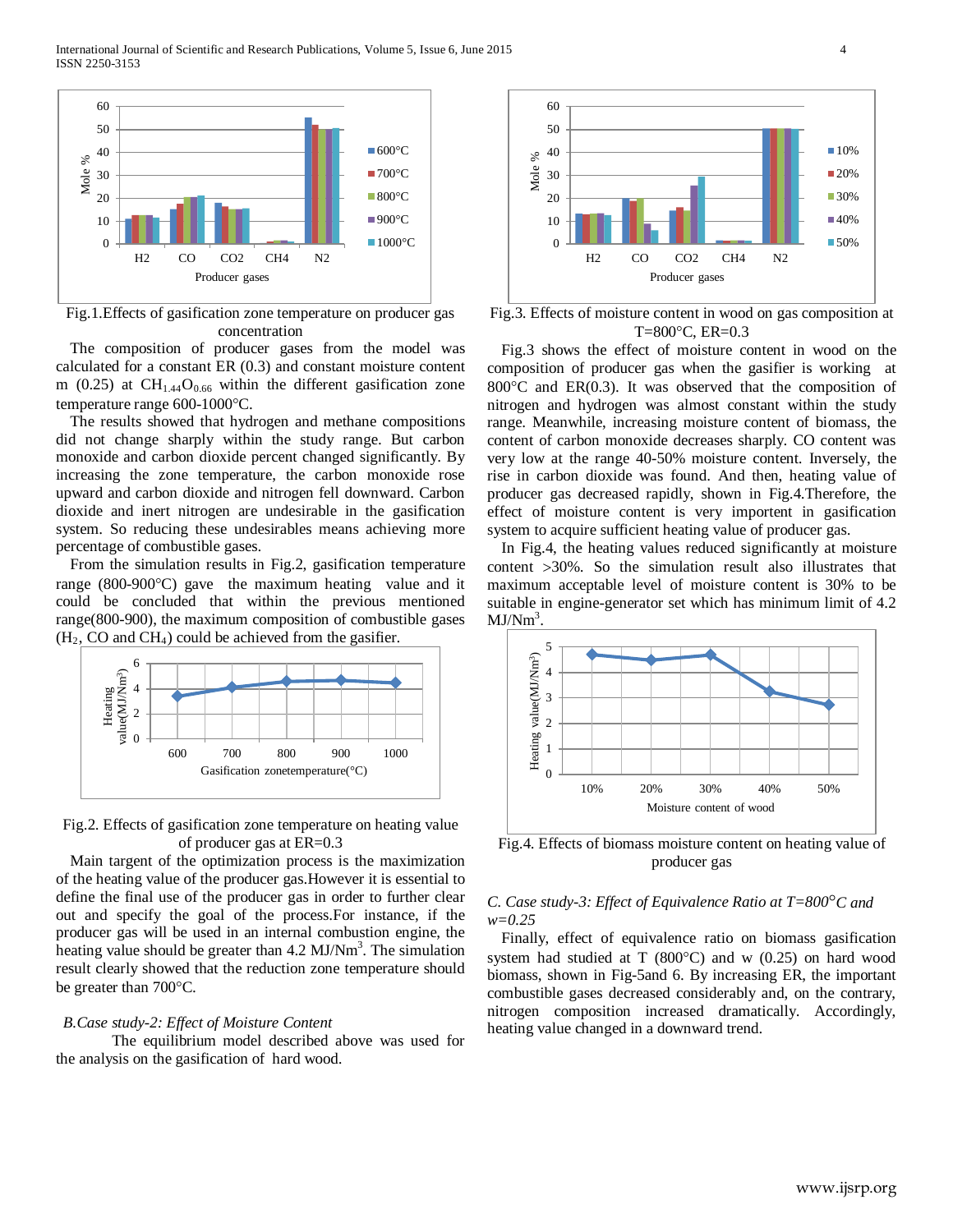

Fig.5. Effects of equivalence ratio in hard wood biomass on gas composition at  $T=800^{\circ}$ C, w=0.25



Fig.6. Effects of equivalence ratio in hard wood on gas composition at  $T=800^{\circ}$ C, w=0.25

The results pointed out the theory of gasification. At combustion (oxidation) zone, the air is required to promote combustion of fuel. But, at gasification zone, the air is unfavourable for gasification (reduction) reactions.

#### V. COMPARISON WITH CURRENT EXPERIMENTAL GASIFIER

Experiments are carried out by construction of the pilot scale gasifier at Chemical Engineering Department, Yangon Technological University (Fig.7). The objective of gasifier experiment is to achieve sufficient heating value producer gases by using briquette rice husks. It consists of reactor insulated with fire clay, cyclone, water scrubber, foam filter, dolomite filter and gas holder. Blower is to monitor air flow rate into the system. Water pump is to scrub the producer gas for tar and particulate removal and cool the output gas. Recycle system of water was conducted and briquette rice husks were used in all experiments. Measuring devices used are k type thermocouples for temperature, anemometer for gas flow, water flow meter and GC−TCD for gas compositions and heating value measurement.

In experiments, there are various parameters to be optimized for sufficient heating value producer gas. Some observations beyond the scope of modeling work were described as follows:

- 1. Reactor had a problem in ash removal (causing bridging, combustion zone shift). That is because of manual grade handled from the top of the reactor.
- 2. Water Scrubber was important to eliminate tar from the producer gas and to cool gases. Without using it, the outlet producer gases were hot and considerable amount of tar and moisture are included in the product gas. This caused the product gas incombustible.
- 3. Dolamite ring and foams used in the two filters could effectively absorb moisture and tar from the producer gases.
- 4. Combustible gases with sufficient heating value for engine quality had found. Sometime, the combustible gases were unstable.



Fig.7. Experimental Gasifier System

In comparison with model parameters, because of instability nature of operation conditions mentioned above, the results are described as follows:

Temperature: :Although temperature is fixed in model, the real temperature distribution at pilot gasifier is changing time by time in the gasification zone within the range 700∼1000°C. This is due to the unstable nature of gasification zone. This problem can be minimized by the continuous ash removal system. At present, manual grate is used in all experiments. In addition, temperature distribution is directly proportional to the air flow rate. As excess air favors complete combustion instead of gasification, careful adjustment of air flow is required for producer gas.

Moisture content: : In practical work, we used rice husk briquette which had moisture content <16%, so any problem related with it was not found. It is recommended that in rainy season proper drying of raw materials is required in sunlight for about one day before using in the gasifier.

Air-fuel ratio  $(ER)$ :  $\qquad$  : It was controlled by the valves (before blower) in experiments, for ER calculation, it is still needed to install the flow measuring devices in 4 air nozzles.

So the current experimental works find difficulty to compare with the modeling scheme. But the modeling work shows that the objective of experimental work is combustible producer gas that is the driver of engine. The output producer gas components and their compositions in experiments are closely matched with the model outputs. Although the model cannot effectively compare the current experiments in the parameters, the objection function, producer gas quality and quantity, is comparable with the experiment work.

## VI. CONCLUSION

An equilibrium model was developed and tested to study the influence of the three gasification process parameters, namely moisture content, equilibrium temperature and air fuel ratio. This model can be used in the downdraft gasification system with acceptable accuracy in producer gas composition and heating value.